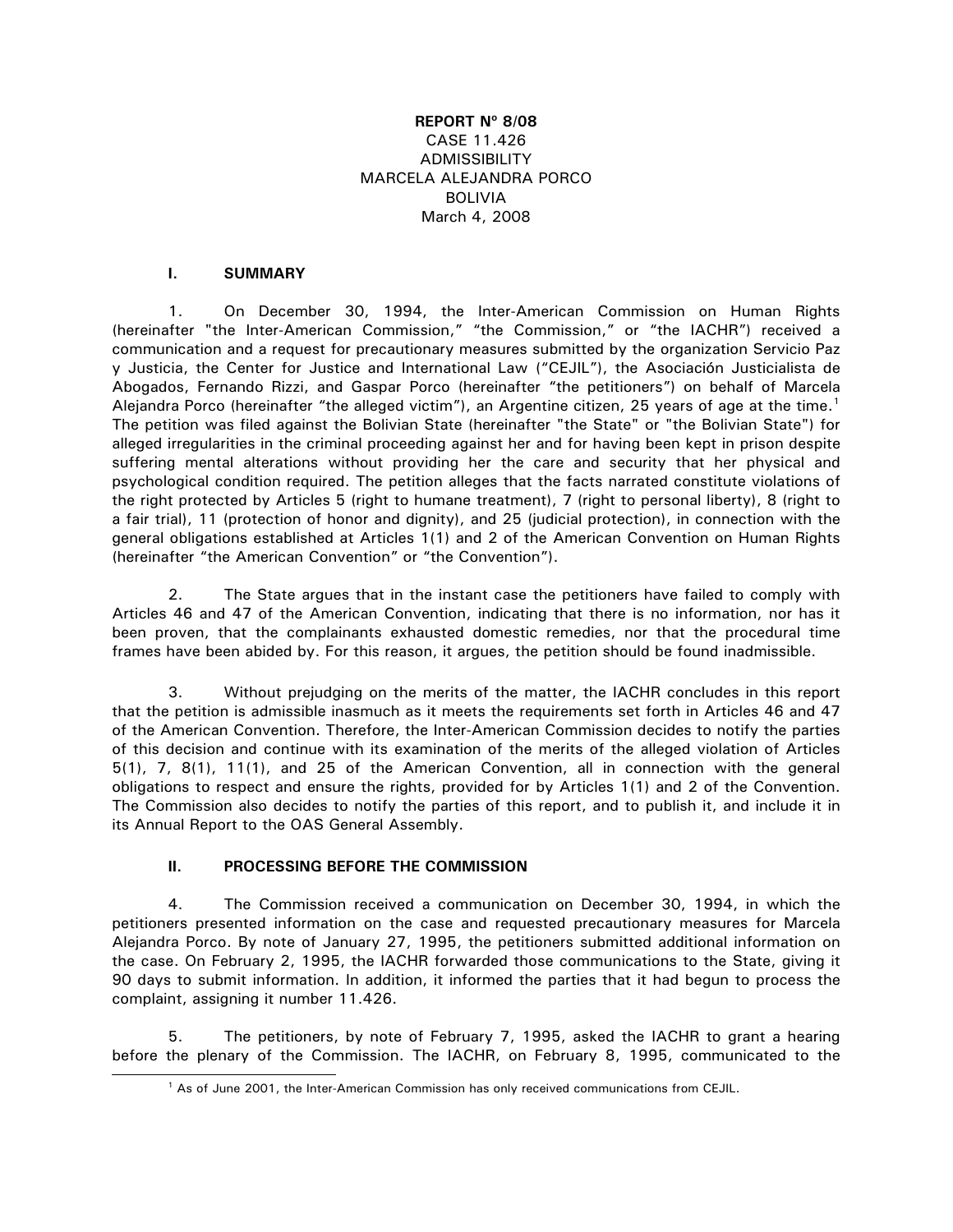parties that it had granted the hearing, which was scheduled for February 14, 1995. The petitioners, by communication of February 14, 1995, submitted additional information on the case.

6. The petitioners, by communication of February 15, 1995, asked the Commission to approach the Government of Bolivia, and convey their willingness to pursue a friendly settlement, and to seek provisional measures from the Inter-American Court.

7. The IACHR sent an aide memoire dated February 15, 1995, to the Bolivian State, which was given until February 17, 1995 to agree to pursue a friendly settlement, with a view to Marcela Porco being transferred to Argentine territory for medical care. The IACHR indicated that otherwise it would send the Court the request for provisional measures. The State, by note of February 16, 1995, submitted information on the case, which was transmitted to the petitioners on March 2, 1995.

8. The petitioners, by communication of February 23, 1995, submitted additional information on the case and reiterated their desire for the Commission to seek provisional measures from the Inter-American Court. That information was transmitted by the IACHR to the State by note of February 27, 1995, giving it 60 days to respond.

9. By note of April 24, 1995, the State submitted additional information on the case dated April 18, 1995. That information was made known to the petitioners on April 26, 1995; they were given 30 days to submit observations. The petitioners, by note of May 23, 1995, requested an extension of the term for submitting observations, which was granted by the IACHR on May 26, 1995, for 45 days.

10. The IACHR, by note of November 6, 1996, reiterated to the petitioners the request made in its communication of May 26, 1995. The petitioners submitted information on the case on January 17, 1997. On September 5, 1997, the petitioners submitted observations on the case, which were transmitted to the State on September 16, 1997. The State, by note of December 17, 1997, submitted its observations, which were transmitted to the petitioners on December 29, 1997; they were given 30 days to submit information.

11. The IACHR, by note of December 4, 1997, placed itself at the disposal of the parties for the purpose of pursuing a friendly settlement in the case, and gave the parties 30 days to respond. By note of December 22, 1998, the IACHR informed the parties of the petitioners' intent to pursue a friendly settlement.

12. The petitioners, on May 14, 1999, provided information in relation to the process for reaching a friendly settlement, which was transmitted to the State on August 2, 1999. The State, in a note of August 30, 1999, submitted information on the case, which was forwarded to the petitioners, who were given 45 days to submit observations.

13. The petitioners, in a note of November 5, 1999, provided information on the case, which was transmitted to the State on November 16, 1999; it was given 30 days to submit information. The State, on December 9, 1999, asked the IACHR for an extension to respond to the observations, which was granted by the IACHR on December 13, 1999. By notes of February 28, 2000, and May 2, 2000, it requested additional extensions for submitting observations, which were granted by the IACHR.

14. By communication of June 12, 2000, the petitioners asked the IACHR to request that the State submit observations on the petitioners' communication of November 5, 1999.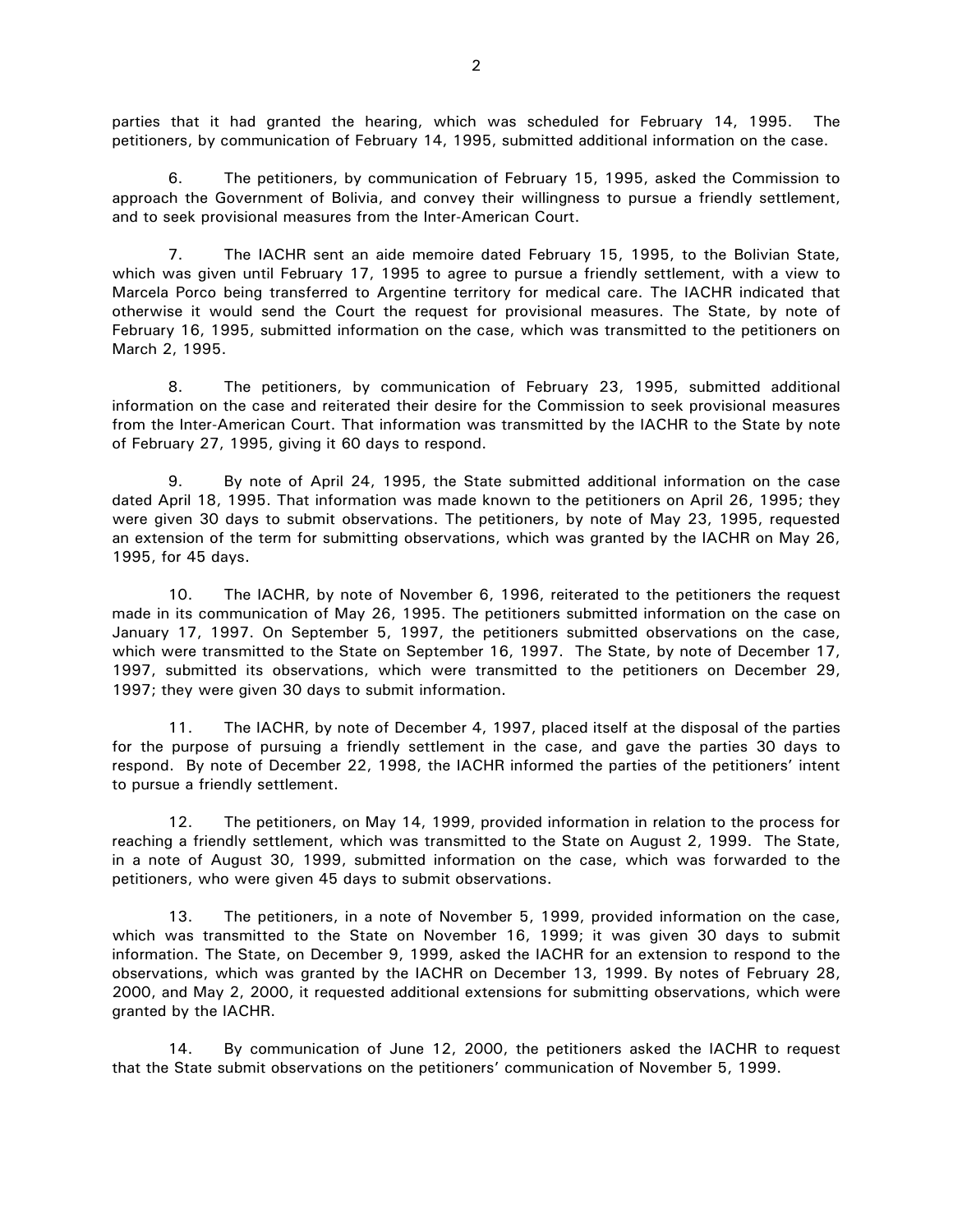15. By note of July 31, 2000, the State submitted its observations on the case. The petitioners, on October 20, 2000, asked the IACHR for a copy of the original complaint before the Commission. In a communication of November 13, 2000, the petitioners submitted their observations, which were transmitted to the State on December 5, 2000. The State, by note of December 29, 2000, asked for a 90-day extension for submitting information. The IACHR, by communication of January 9, 2001, granted the State a 60-day extension.

16. The State, by note of March 16, 2001, submitted its observations, which were made known to the petitioners on March 27, 2001, and gave them 30 days to submit observations. The petitioners submitted their observations on June 13, 2001, which were transmitted to the State on June 18, 2001.

17. The State, by note of July 27, 2001, and July 30, 2001, submitted its observations to the petitioners' response. That information was made known to the petitioners on October 9, 2001. By communication of November 7, 2001, the petitioners requested a 45-day extension for submitting observations, which was granted by the IACHR on November 9, 2001. The petitioners, by communication of December 17, 2001, requested a two-month extension to submit their observations. On January 15, 2002, the IACHR granted a 45-day extension.

18. The petitioners submitted their observations on the case on March 1, 2002; these were transmitted to the State on March 14, 2002, which was given 30 days to submit observations. The State, by note of May 6, 2002, asked the IACHR for a 30-day extension to submit observations, which was granted by the IACHR on May 8, 2002. The State submitted its observations by note of June 10, 2002, which were transmitted to the petitioners on June 13, 2002; they were given 30 days to submit observations.

19. By communication of July 18, 2007, the IACHR reiterated to the petitioners the request for information made on June 13, 2002, indicating that otherwise it would archive the petition within 30 days. The petitioners, by note of August 1, 2007, asked the IACHR for a onemonth extension to submit their observations. The IACHR granted the extension requested on August 14, 2007. By note of September 14, 2007, the petitioners submitted their observations on the information submitted by the Bolivian State, which were transmitted to the State on September 25, 2007; it was given one month to submit observations.

20. As of the date of this report, the State had not answered the petition.

#### **PROCESSING OF THE PRECAUTIONARY MEASURES**

21. By note of December 30, 1994, the petitioners asked the IACHR to adopt precautionary measures on behalf of Marcela Porco, to protect her from the alleged inhuman and degrading treatment to which she was subjected during the time she was held at the Palmasola jail, in conjunction with the impediment to filing a writ of *habeas corpus* due to the express prohibition, in Law 1008, on extending the conditional release (libertad provisional) to persons detained under that law.

22. On January 6, 1995, the Commission adopted precautionary measures on behalf of the victim.

23. On January 25, 1995, the petitioners asked the IACHR for a hearing with the plenary of the Commission for the purpose of asking the Court to adopt provisional measures on behalf of Marcela Porco, in view of the fact that she was detained, in subhuman conditions and without the medical treatment she needed, as she suffered from an acute case of schizophrenia. On February 15, 1995, the petitioners requested provisional measures, arguing that even though the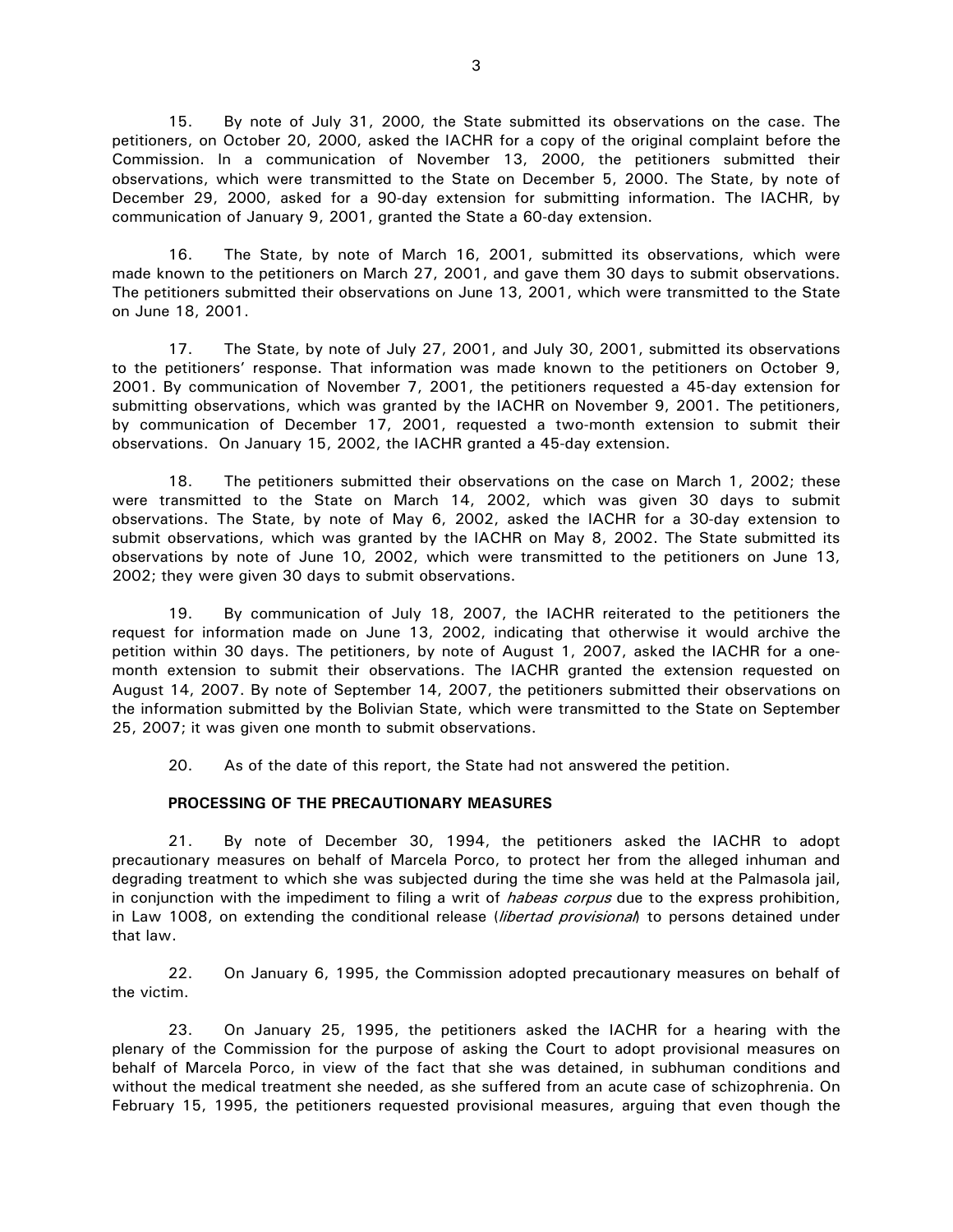IACHR had granted precautionary measures, these had not produced any concrete result, for they argue that the Government of Bolivia was not in a position to offer security and specialized medical treatment such as that which the victim required. As follow-up to the precautionary measures issued by the IACHR, Marcela Porco was declared not guilty by reason of insanity by judgment of February 22, 1995, and on May 18, 1995, the Supreme Court ratified that she was not guilty by reason of insanity. Accordingly, Marcela Porco was repatriated to the Argentine Republic in June 1995.

## **III. THE PARTIES' POSITIONS**

### **A. The petitioners**

24. The petitioners argue that Marcela Alejandra Porco, an Argentine citizen, was detained on June 2, 1994, pursuant to the Law on the Regime for Coca and Controlled Substances (hereinafter "Law 1008"). Subsequently, they indicated that she was released on June 7, 1995, and remained deprived of her liberty for approximately one year and subjected to a special proceeding regulated by Law 1008. $^2$  $^2$  The petitioners argue that Marcela Alejandra Porco had a history of acute and chronic schizophrenic psychosis and, due to the conditions of her detention, she suffered a serious deterioration in her health caused by various actions taken by the Bolivian State, which are detailed next.

25. The petitioners argue that several irregularities were committed by the Bolivian State against Marcela Alejandra Porco, including: (1) failure to provide timely medical treatment to Marcela Porco while she was detained, which accentuated her physical and mental deterioration; (2) lack of guarantees for her security, since, they argue, she was a victim of sexual violence while in the custody of the State; and (3) being subjected to a judicial proceeding under Law 1008, a law that they consider has several provisions that violate human rights.

26. The petitioners allege that Marcela Porco was detained on June 2, 1994, by the Bolivian authorities (Fuerza especial para la lucha contra el narcotráfico, hereinafter "FELCN"), at the Viru Viru airport of Santa Cruz, Bolivia, on charges of transporting cocaine, set forth in Article 55 of Law 1008. They argue that Marcela Porco made a statement for the first time to the police authorities on June 7, 1994, and in that statement she said that she suffered from a serious mental illness and that she needed to be supplied with her medications.

27. They state that after her detention she was transferred to the Women's Prison, Palmasola, Santa Cruz, also known as the "hell of Palmasola," without access to the medical treatment she needed because of her illness. They allege that the name "hell" is not capricious, and that the case of Marcela Porco is one example. They argue that the female sector of the Palmasola prison housed both convicts and defendants, in violation of the American Convention and the Standard Minimum Rules for the Treatment of Prisoners of the United Nations. They argue that Marcela Porco was locked in a dark cell, in solitary confinement, merely because of her mental illness, and without the proper safeguards. They argue that her place of confinement was a small space delimited by a pair of curtains, through which water ran, which is the reason why she was given a bed frame to keep the water from wetting the mattress on which she slept. They allege that it happened after a strike by her fellow female prisoners motivated by the wretched conditions in which Marcela Porco was being held.

<span id="page-3-0"></span> $2$  The petitioners cite: Law 1008, Law on the Regime of Coca and Controlled Substances of Bolivia, of 1988, which regulates the coca regime, alternative development, and the substitution of coca crops, controlled substances, prohibition, and control, the crimes the law punishes and the penalties, the application and trial, the judicial police investigation, debates and judgments, and the agencies competent in the matters addressed by the law.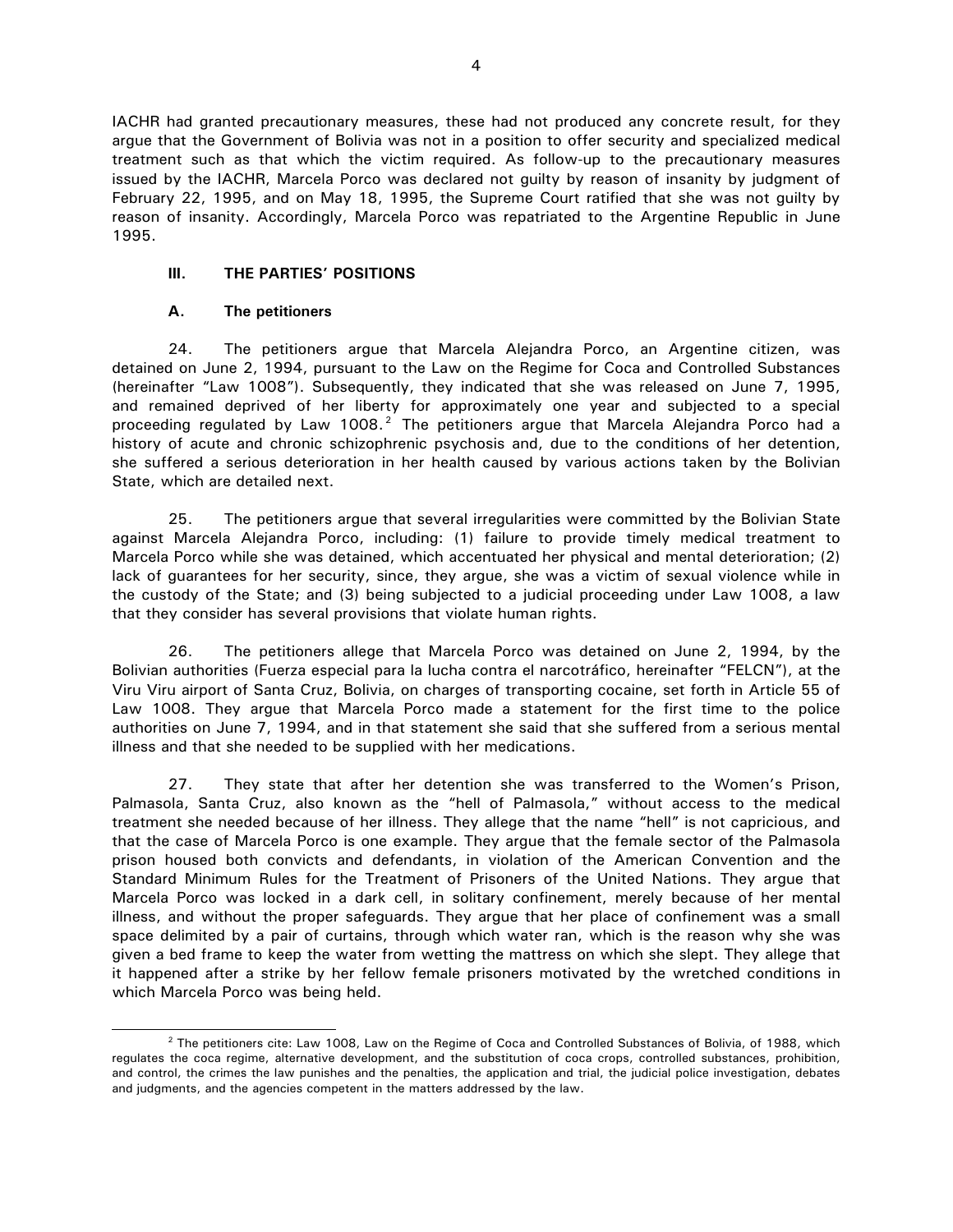28. The petitioners adduce several irregular practices in the prison that affected all the prisoners. They allege, for example, that those who entered the prison were forced to pay rent or build themselves a cell after paying US\$ 300. They argue that food had to be brought by relatives or the inmates had to pay for it. They adduce that according to the testimony of visitors "the internal security of the prison is run by inmates called kingpins." They argue that these subhuman conditions accelerated the deterioration in Marcela Porco's mental health, which reached such an advanced state that her father found her on July 15, 1994 lying naked in a section called "the boat" ("el bote") in wastewater, with worms on her feet and in her vagina; completely lost and delirious, suffering serious malnutrition; her father had to spoon-feed her.

29. The petitioners also argue that the guarantees established at Articles 8 and 25 of the American Convention were not respected. They allege that Law 1008 contains several violations, which render the rights and freedoms set forth in the American Convention ineffective. Among the violations alleged they adduce that there was a grave disparity between the legal term of three months established in Law 1008 for processing the matter and the time of approximately one year that the victim was detained. In addition, they argue that Article 121 of Law 1008 presumes that persons accused are guilty, since that article requires that the prosecutor appeal acquittals so that such cases go a second judicial instance. Meanwhile, a detainee who is acquitted must remain in prison, because the law does not allow his or her provisional release. They argue that such indefinite prolongation resulted in damages to the mental and physical health of Marcela Porco.

30. The petitioners argue that Law 1008 has not offered adequate time or means for the preparation of her defense, and that Marcela Porco did not have access to a suitable remedy to protect her rights. They adduce that the defendants have three days to present their defense, the term cannot be extended, and the order initiating the trial (*auto de apertura del proceso*) does not allow for any appeal, among others. In addition, they argue that under Law 1008 the investigation was conducted by non-judicial officers of the Special Force to Fight Drug Trafficking (Fuerza Especial de Lucha contra el Narcotráfico), who did not meet the requirements of independence and impartiality demanded of judges or courts under international standards.

31. The petitioners allege that Marcela Porco was barred from being granted parole for the purpose of undergoing medical treatment. The petitioners argue that Marcela Porco's medical diagnosis, according to a report issued by the authorities of the hospital Clínica San Agustín S.R.L. in Argentina, where she received psychiatric treatment, showed that Marcela Porco suffered an "acute psychosis with characteristics of exotoxicity, schizophrenic psychosis, chronic delirious psychosis." They adduce that even though the authorities knew about this information, and there were warnings made by other specialists, she was not offered appropriate treatment for her condition. They mention one psychological report in the record that states that "her psychopathological picture worsened considerably after being confined in these two places" (referring to the Conchocorito prison and the prison known as the "boat").<sup>[3](#page-4-0)</sup>

32. The petitioners state that Marcela Porco's father believes she may have been sexually abused by guards while detained, based on comments that he received from other female prisoners. They also argue that the State itself recognized that Marcela Porco had sexual relations with another in-patient at a mental health center. They allege that such recognition shows the State's tolerance for and failure to prevent such acts. They also adduce that such an act constitutes sexual violence due to the mental illness that Marcela Porco was suffering.

<span id="page-4-0"></span><sup>&</sup>lt;sup>3</sup> The petitioners make reference to the Official Report prepared by Ms. Katya E. Talavera Pinto, Psychologist, Santa Cruz, December 22, 1994, which is at folio 175 of the record.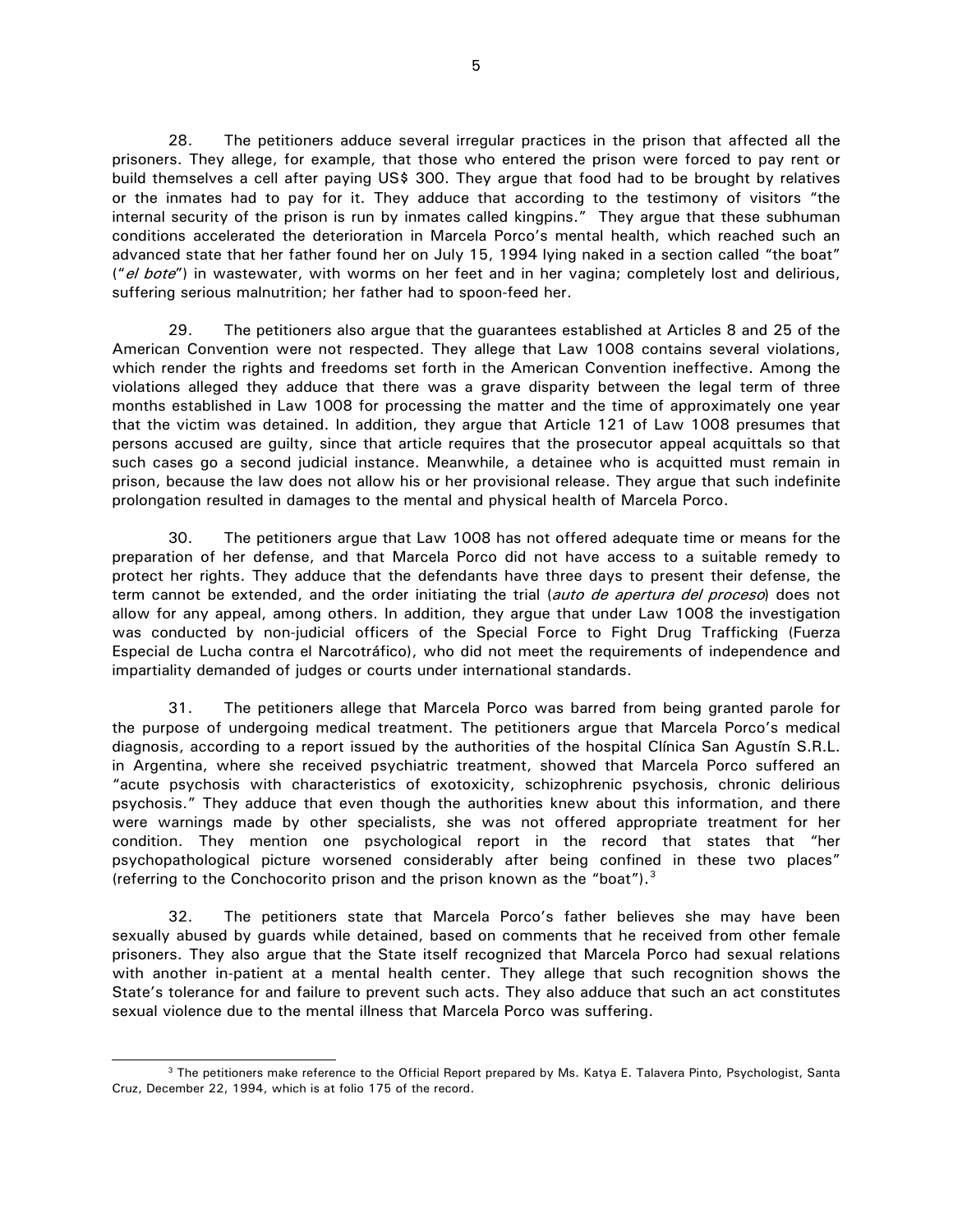33. They argue that the judges of the First Court of Controlled Substances who conducted the trial of Marcela Porco allowed her to receive psychiatric treatment in prison, but did not allow her transfer to an adequate place for her treatment. This was pursuant to Article 74 of Law 1008, which prohibits medical admissions outside of prisons for defendants in pre-trial detention. They also state that since the prison lacked a medical service, Marcela Porco did not receive treatment. They argue that Amnesty International visited Marcela Porco in the prison and confirmed that she was in "deplorable" health conditions, and that she would die soon if she didn't receive attention. The petitioners allege that the lack of security guarantees allowed for the violation of Marcela Porco's right to physical and mental integrity, and to the recognition of her dignity.

34. The petitioners argue that on January 14, 1995, the Bolivian court ordered Marcela Porco to be committed to the Mental Health Center of Santa Cruz (Centro de Salud Mental de Santa Cruz) for a period of seven days in order to perform the necessary medical exams to establish her mental condition. They argue that the court demanded two civilian escorts and ruled that the costs for her stay at the health center would be charged to the victim's family. They also allege that on January 14, 1995, the director of the psychiatric institution refused to receive Marcela Porco, alleging that he could not guarantee her committal due to the lack of adequate infrastructure. Nonetheless, they adduce that the court demanded that she be admitted at that health care facility even though it was not a suitable for receiving the treatment required.

35. The petitioners argue that on January 23, 1995, the medical expert in the case determined that the victim was mentally alienated and ordered that she undergo prolonged treatment with commission of no less than 60 days. The petitioners allege that on January 23 the court ruled that Marcela Porco should continue to be committed, under surveillance, and ordered that the expert report weekly on how she was evolving.

36. Finally, the petitioners allege that even though Marcela Porco was released and repatriated to the Argentine Republic, the Bolivian State has not made reparations to the victim for the violations of her rights and guarantees perpetrated during the proceeding, nor has it followed through on the duty to investigate, sanction, and make reparation in keeping with the provisions of the American Convention. The petitioners adduce that the failure to provide timely treatment and the abuses suffered in prison produced permanent damage to the health of Marcela Porco.

37. As for exhaustion of domestic remedies, the petitioners allege that the existence of domestic remedies cannot be merely enunciated without any analysis as to the adequacy and effectiveness of the remedies in the face of a given situation. They argue that the State mentions habeas corpus, constitutional *amparo*, and criminal remedies as mechanisms provided for in Bolivian legislation to protect and guarantee rights, but does not mention how these remedies could have resolved the situation alleged by the petitioners. The petitioners argue that the prohibition on the benefit of provisional release provided for at Article 109 of Law 1008 made it impossible for her to pursue the remedies of constitutional *amparo* and habeas corpus in this specific case. They indicate that the article provides: "In trials where controlled substances are at issue, the benefit of provisional release shall not apply."

#### **B. The State**

38. The State argues that Marcela Porco was detained at the Viru Viru airport in the city of Santa Cruz de la Sierra, when 2,970 grams of cocaine hydrochloride were found on her during a routine check. In addition, it argues that the investigations by the Special Force to Fight Drug Trafficking (FELCN) as well as the judicial proceedings and the courts were set forth in Law 1008. This law stipulates a penalty of 8 to 12 years in prison and 1,000 to 500 days fine for the crime of transport.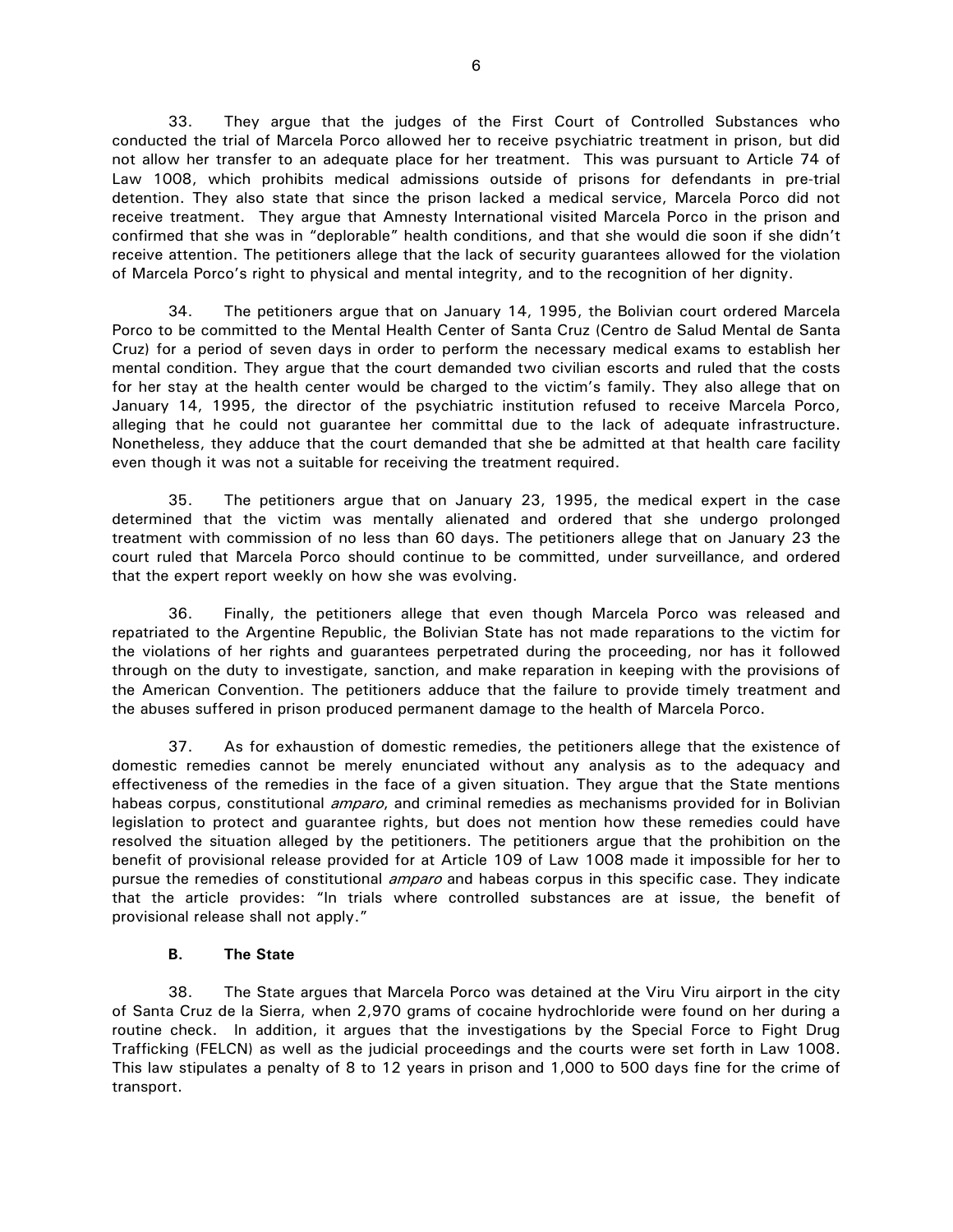39. The State argues that when Marcela Porco was detained and subsequently declared before the police, she said she was unaware that there was cocaine in her suitcase, and informed them of her psychotherapeutic treatment. Nonetheless, it argues that persons engaged in the illegal trafficking of controlled substances always deny knowing that the drugs found were there, and seek some excuse to be released. The State indicates that the police assigned to the case testified that Marcela Porco appeared to be normal when she gave her statement to the FELCN.

40. It argues that by means of a brief, a request was made to have Marcela Porco admitted for medical treatment and a medical certificate was attached. Nonetheless, considering that Article 74 of Law 1008 prohibited commission for medical treatment outside of prison quarters, the State argues that the First District Court for Controlled Substances rejected that petition and ordered that she was to be given medical care in prison, and ordered the adaptation of a room for her to receive treatment.

41. The State argues that in response to a request by the bar association, the First District Court for Controlled Substances ordered the director of the "Benito Manni" Psychiatric Center to report on Marcela Porco's health conditions; he suggested she be admitted into a specialized center.

42. The State argues that regarding the protection for Marcela Porco's physical and psychological integrity, on September 12, 1994, the authorities ordered the commission of Marcela Porco to a mental health center to receive the appropriate treatment. It alleges that the physicians at the psychiatric center in charge of the supervision of Marcela Porco informed the court that she did not show any psychotic symptoms; she was diagnosed with simulation, thus there was no justification for her stay in that center. As a result, the State indicates that on September 23, 1994, Marcela Porco was transferred to the prison.

43. Subsequently, the State alleges that in January 1995, the judicial authority ordered specialized treatment and an expert report. It states that as a result of that order and the report by a psychiatrist who served as adjudicator, as of January 23, 1995, Marcela Porco was committed to a mental health center, where she remained until she was released. In addition, the State indicates that the expenditures arising from her committal and treatment, and for her sustenance, were covered by the State.

44. With respect to the conditions of detention, the State indicates that the Commission of the Ministry of Justice carried out a surprise visit to the Palmasola prison on January 14, 1995, where Marcela Porco was being imprisoned. It argues that on that visit it was found that part of the dining hall had been set aside as her cell, which was surrounded by curtains for her privacy. It also indicates that Marcela Porco was found in conditions that could not be improved upon, and that there was no indication of any type of abuse, neglect in her clothing, malnutrition, or unclean conditions.

45. Regarding the allegations of sexual abuse, the State argues that when the Commission of the Ministry of Justice carried out a surprise visit to the Palmasola prison, the other female prisoners did not report at any time that Marcela Porco was the victim of any abuse.

46. It also argues that the statements by witnesses from the psychiatric center where Marcela Porco had been committed, establish that she voluntarily had sexual relations with a man who answered to the name of Alejandro Tineo, who was at that same center. It further states that when she was surprised while having such relations, she stated that Mr. Tineo was her boyfriend and that she could have such relations.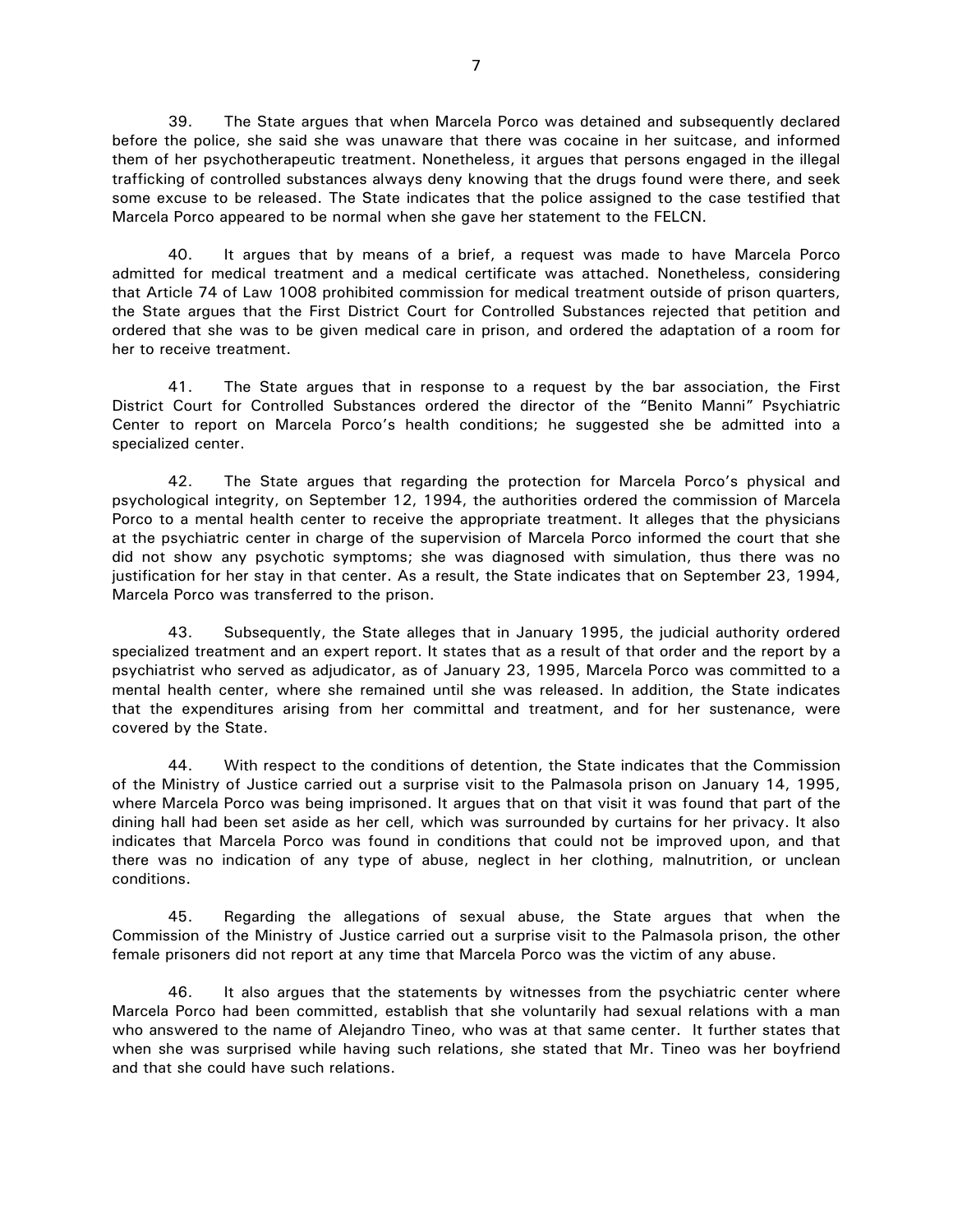47. The State argues that it provided legal assistance for the defense of Marcela Porco at no charge, and that such assistance succeeded in having her admitted to a private mental health center, and that she was declared in a court judgment not guilty by reason of insanity ("inimputable").

48. On the allegedly drastic nature of Law 1008, the State indicates that by Law 1685 of February 2, 1996, the Law on Bond against Delays in Criminal Justice was issued, Law 1008 was amended, by establishing the possibility to grant parole when a series of procedures are pursued on behalf of the defendant. Regarding the Palmasola prison, the State argues that since 1994 the prison has undergone remodeling, and has a new infrastructure that allows for personal hygiene, medical services, and better living conditions for the inmates.

49. The State argues that the petition is inadmissible because there is no clear identification of the circumstances in which measures were taken to proceed against the persons allegedly responsible. In addition, it argues that there was no proof of indicia of guilt, and particularly that no complaints were lodged indicating the persons, circumstances, or acts consummated, nor was there any evidence of the existence of the alleged perpetrator or perpetrators of the action incriminated. Therefore, there is no legal definition of a crime or indictability, accordingly the State cannot be attributed of criminal liability for those situations.

50. In terms of the procedural timeframe, the State argues that the petitioner filed her application with the IACHR on May 14, 1999, whereas Marcela arrived in Argentina on June 9, 1995. It states that this is evidence that the application was presented after the time for doing so had lapsed.

51. As for the admissibility of the petition, the State holds that the petitioners have not met the requirements set forth in Articles 46 and 47 of the American Convention, as there is no knowledge, nor has it been proven, that the complainants had exhausted domestic remedies, nor that they had complied with the procedural time frames. To the contrary, it states that the complaint was not lodged within the time provided for by the Convention. Among the domestic remedies not used by the petitioners, the State points to habeas corpus, constitutional *amparo*, and criminal law remedies. Regarding the criminal law remedies, the State argues that the petitioners have not had recourse to the criminal law authorities to set in motion an investigation into the conduct alleged by the petitioners that is defined as criminal by the domestic legal order, such as the sexual violation. It holds that there is no information that they had recourse to domestic remedies. In view of all of the foregoing, the State asks that the complaint be found inadmissible.

#### **IV. LEGAL ANALYSIS**

#### **A. Competence** *ratione personae***,** *ratione materiae***,** *ratione temporis***, and** *ratione loci*

52. The petitioners are authorized by Article 44 of the Convention to submit complaints to the IACHR. The alleged victim in this case was under the jurisdiction of the Bolivian State on the date of the facts adduced. For its part, the Bolivian State ratified the American Convention on July 19, 1979. Accordingly, the Commission is competent *ratione personae* to examine the petition.

53. The Commission is competent *ratione loci* to consider the petition, inasmuch as it alleges violations of rights protected by the American Convention said to have taken place in the territory of a state party to said treaty.

54. In addition, the Commission is competent *ratione temporis* insofar as the obligation to respect and ensure the rights protected by the American Convention had already entered into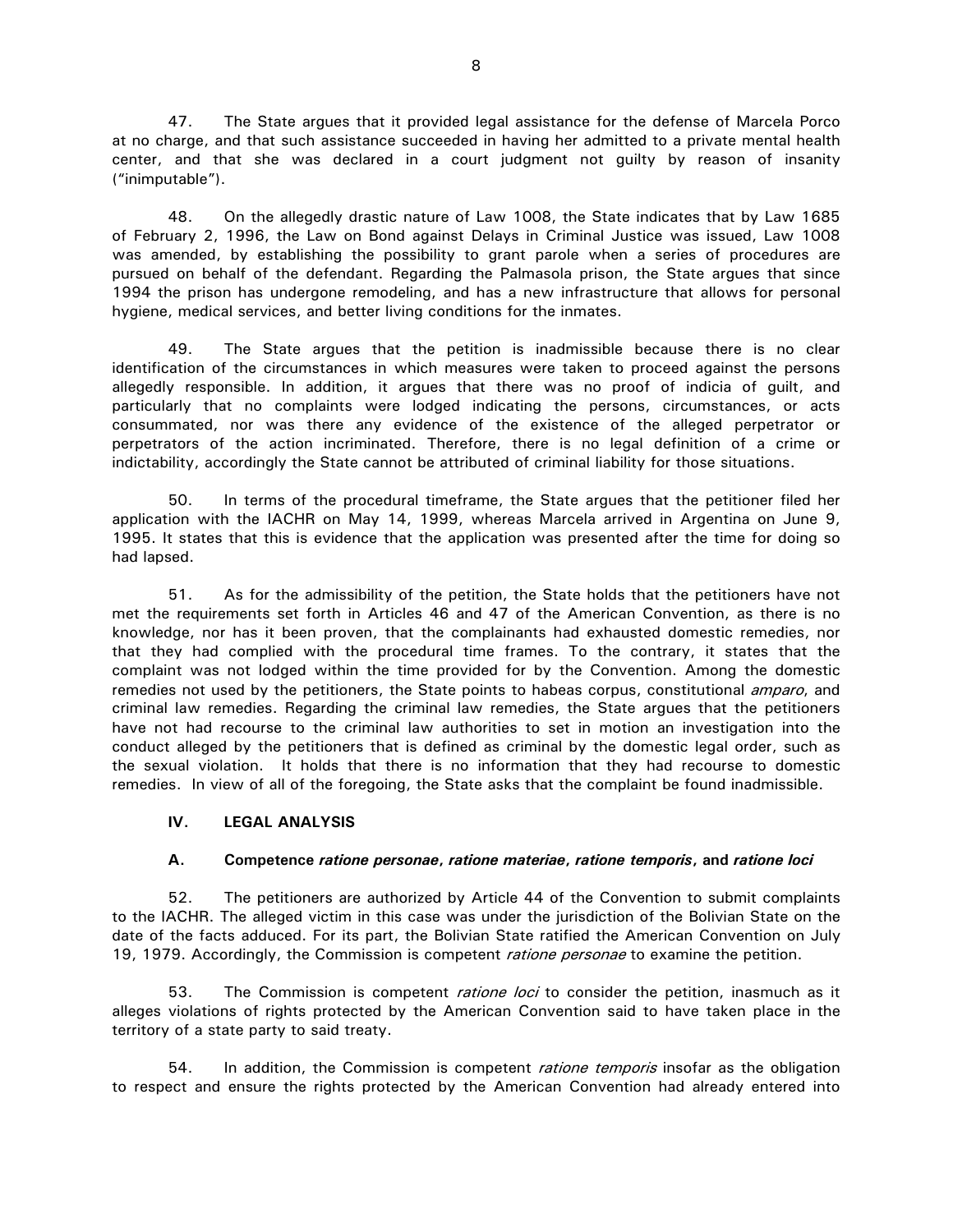force for the State on the date on which the facts stated in the petition are alleged to have taken place.

55. Finally, the Commission is competent *ratione materiae*, because the petition alleged violations of human rights protected by the American Convention.

#### **B. Admissibility requirements**

### **1. Exhaustion of domestic remedies**

56. Article 46(1)(a) of the American Convention provides that for a petition submitted to the Inter-American Commission to be admissible, pursuant to Article 44 of the Convention, one must have pursued and exhausted domestic remedies, in accordance with generally recognized principles of international law. The purpose of this requirement is to enable national authorities to learn of the alleged violation of a protected right, and, when appropriate, have an opportunity to resolve it before it is heard by an international body.

57. The prior exhaustion requirement applies when remedies are available in the domestic system that are adequate and effective to remedy the alleged violation. In this regard, Article 46(2) specifies that the requirement does not apply when there is no due process in the domestic legislation to protect the right in question; or if the alleged victim did not have access to the domestic remedies; or if there is an unjustified delay in the decision on those remedies. As indicated in Article 31 of the Commission's Rules of Procedure, the State bears the burden of demonstrating that the domestic remedies have not been exhausted, unless it can be clearly deduced from the record.

58. In this regard, the petitioners have invoked the exception to the exhaustion of domestic remedies rule (Article 46(2)(b)). They note that Marcela Porco was impeded from accessing domestic remedies due to the existence and application of Law 1008 of July 19, 1988, which directly annulled and therefore rendered ineffective the use of remedies to protect her rights. Specifically, they argue that the prohibition of the benefit of provisional release provided for in Article 109 of Law 1008, which was applied to the case of Marcela Porco, made it impossible for her to pursue any *habeas corpus* or *amparo* remedy, since under that legal provision it would have been declared unfounded. Finally, they argue that as the remedies are inadequate and ineffective, the petitioners did not have any obligation to exhaust them.

59. The Inter-American Court has indicated that a state that alleges non-exhaustion must indicate the domestic remedies that remain to be exhausted, and provide evidence of their effectiveness.[4](#page-8-0) The State alleges that that there is no evidence or proof that the petitioners had exhausted domestic remedies. Among the domestic remedies that were not used by the petitioners, the State notes the *habeas corpus*, constitutional *amparo*, and criminal law remedies. As regards the criminal law remedies, the State argues that the petitioners have not had recourse to criminal law authorities to investigate the conduct alleged by the petitioners that is classified as criminal by the domestic legal order, such as sexual violation. Based on the foregoing, it asks that the petition be found inadmissible.

<span id="page-8-0"></span> <sup>4</sup> IACHR, Report No. 32/05, Petition 642/03, Admissibility, Luis Rolando Cuscul Pivaral and other persons affected by HIV/AIDS, Guatemala, March 7, 2005, para. 33-35; I/A Court H.R., Case of the Mayagna (Sumo) Community of Awas Tingni. Preliminary Objections, supra note 3, para. 53; Durand and Ugarte Case. Preliminary Objections, Judgment of May 28, 1999. Series C No. 50, para. 33; and I/A Court H.R., Cantoral Benavides Case. Preliminary Objections. Judgment of September 3, 1998. Series C No. 40, para. 31.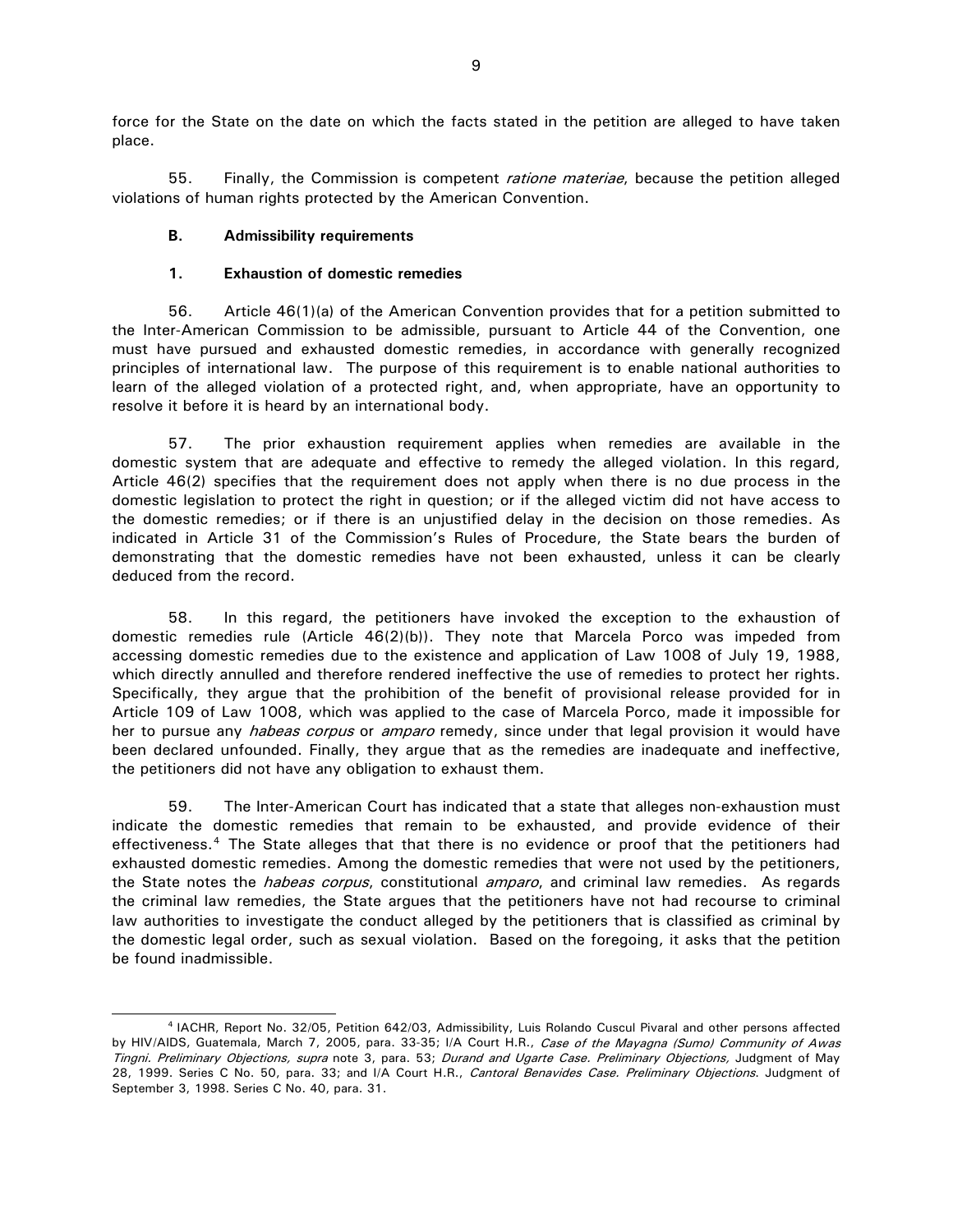60. As regards the domestic remedies adduced by the State, the IACHR considers that the State has not provided the Commission with any specific information as to how the remedies invoked would have helped resolve the situation posed. It does not suffice for the State to simply indicate the failure to exhaust domestic remedies generally, because the application and effectiveness thereof will depend on the formal or substantial requirements of the domestic law and its consistency, and the possibility of using them effectively in a specific case. As the Inter-American Court has indicated:

Adequate domestic remedies are those which are suitable to address an infringement of a legal right. A number of remedies exist in the legal system of every country, but not all are applicable in every circumstance. If a remedy is not adequate in a specific case, it obviously need not be exhausted. A norm is meant to have an effect and should not be interpreted in such a way as to negate its effect or lead to a result that is manifestly absurd or unreasonable.<sup>[5](#page-9-0)</sup>

A remedy must also be effective --that is, capable of producing the result for which it was designed.<sup>[6](#page-9-1)</sup>

61. In addition, specifically for the remedies of habeas corpus and constitutional *amparo*, the State has not indicated how those remedies could be applied given Article 109 of Law 1008, which states: "In proceedings on controlled substances, the benefit of provisional release does not apply." In light of that article, the IACHR considers that none of the procedures indicated by the State had reasonable prospects for success, thus they would not be effective in accordance with the general principles of international law.

62. Given that the main claim presented by the petitioners is related to the detention in presumably inadequate conditions and allegedly without "the necessary medical care," the Commission considers that the suitable remedy would have been the recourse of *habeas corpus*. It also considers that the law in force at that time did not offer the possibility of access to this fundamental guarantee. Considering the foregoing, the Commission concludes in this case that the petitioners are excused from complying with the requirement of exhaustion of domestic remedies, in keeping with Article 46(2).

63. It only remains to be stated that the invocation of the exceptions to the rule of exhaustion of domestic remedies rule set forth in Article 46(2) of the Convention are closely linked to the determination of possible violations of certain rights enshrined therein, such as the guarantees of access to justice. Nonetheless, Article 46(2), by its nature and purpose, is a norm with autonomous content vis-à-vis the substantive norms of the Convention. Therefore, the determination of whether the exceptions to the prior exhaustion rule provided for in that provision are applicable to the instant case should be handled prior to, and separately from the analysis of the merits of the matter, for it requires a different standard of appreciation from that used to determine the violation of Articles 8 and 25 of the Convention. It should be clarified that the causes and effects that have prevented the exhaustion of domestic remedies in the instant case will be analyzed, as pertinent, in the report adopted by the Commission on the merits of the dispute, in order to determine violations of the American Convention.

<span id="page-9-0"></span><sup>&</sup>lt;sup>5</sup> I/A Court H.R., Velásquez Rodríguez Case. Judgment of July 29, 1988. Series C No. 4, para. 64.

<span id="page-9-1"></span><sup>&</sup>lt;sup>6</sup> I/A Court H.R., Velásquez Rodríguez Case. Judgment of July 29, 1988. Series C No. 4, para. 66.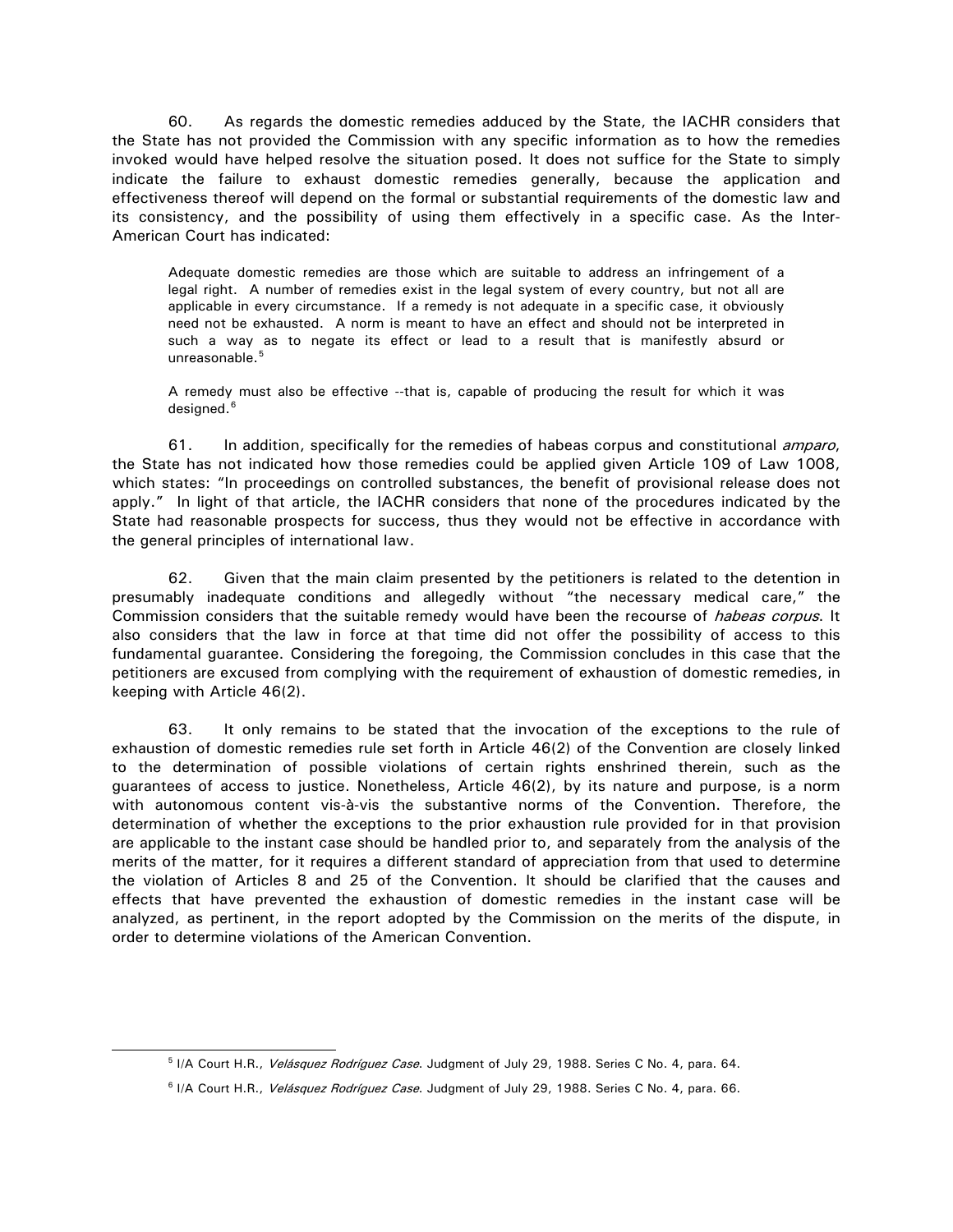### **2. Time period for submission of the petition**

64. As provided for in Article 46(1)(b) of the Convention, for a petition to be admitted, it must be submitted within six months of the date on which the complaining party was notified of the final decision in the domestic courts. The six-months rule ensures certainty and legal stability once a decision has been adopted.

65. Pursuant to Article 32(2) of the IACHR's Rules of Procedure, in those cases in which exceptions to the prior exhaustion requirement apply, the petition must be submitted within a reasonable time, in the Commission's view. According to this article, in analyzing this question, the Commission "shall consider the date on which the alleged violation of rights occurred and the circumstances of each specific case."

66. In the present case, the Commission has established that the exception to the prior exhaustion rule set out at Article 46(2) applies, and therefore it must evaluate whether the petition was submitted in a reasonable time based on the specific circumstances of the situation submitted for its consideration. In this respect, the IACHR observes that the original petition was submitted on December 30, 1994. The incidents alleged in the petition began on June 2, 1994. Therefore, the IACHR considers that the petition was submitted in a reasonable time.

# **3. Duplicity of procedures and** *res judicata*

67. Article 46(1)(c) of the Convention provides that the admission of petitions is subject to the requirement that the matter "is not pending in another international proceeding for settlement"; and Article 47(d) of the Convention stipulates that the Commission will not admit a petition that is substantially the same as a prior petition or communication already examined by the Commission or by another international organization. In the present case, the parties have not claimed to the existence of either of these two grounds of inadmissibility, nor can they be deduced from the record.

# **4. Colorable Claim**

68. For purposes of admissibility, the Commission must decide whether the petition states facts that tend to establish a violation, as stipulated by Article 47(b) of the American Convention, if the petition is "manifestly groundless" or "obviously out of order," as per Article 47(c). The standard of appreciation of these rules is different from that required to decide on the merits of a complaint. The Commission must make a *prima facie* evaluation to examine whether the complaint sets forth facts that tend to establish a violation of a right guaranteed by the Convention and not to establish the existence of a violation. Such an examination is a summary analysis that does not imply any prejudice or preliminary opinion on the merits.<sup>[7](#page-10-0)</sup>

69. The Commission considers that if the facts set forth are proven – regarding alleged irregularities in the trial, as well as the alleged deficiencies in several provisions of Law 1008 under which Marcela Porco was tried, and the alleged lack of judicial guarantees and judicial protection –, they could tend to establish a possible violation of the rights enshrined in Articles 7, 8(1), and 25 of the American Convention in relation to the obligations established Articles 1(1) and 2 of the same instrument.

<span id="page-10-0"></span> <sup>7</sup> See IACHR, Report No. 128/01, Case No. 12,367, Herrera and Vargas ("La Nación"), Costa Rica, December 3, 2001, para. 50; Report No. 4/04, Petition 12,324, Rubén Luis Godoy, Argentina, February 24, 2004, para. 43; and Report No. 29/07, Petition 712-03, Elena Tellez Blanco, Costa Rica, April 26, 2007, para. 58.